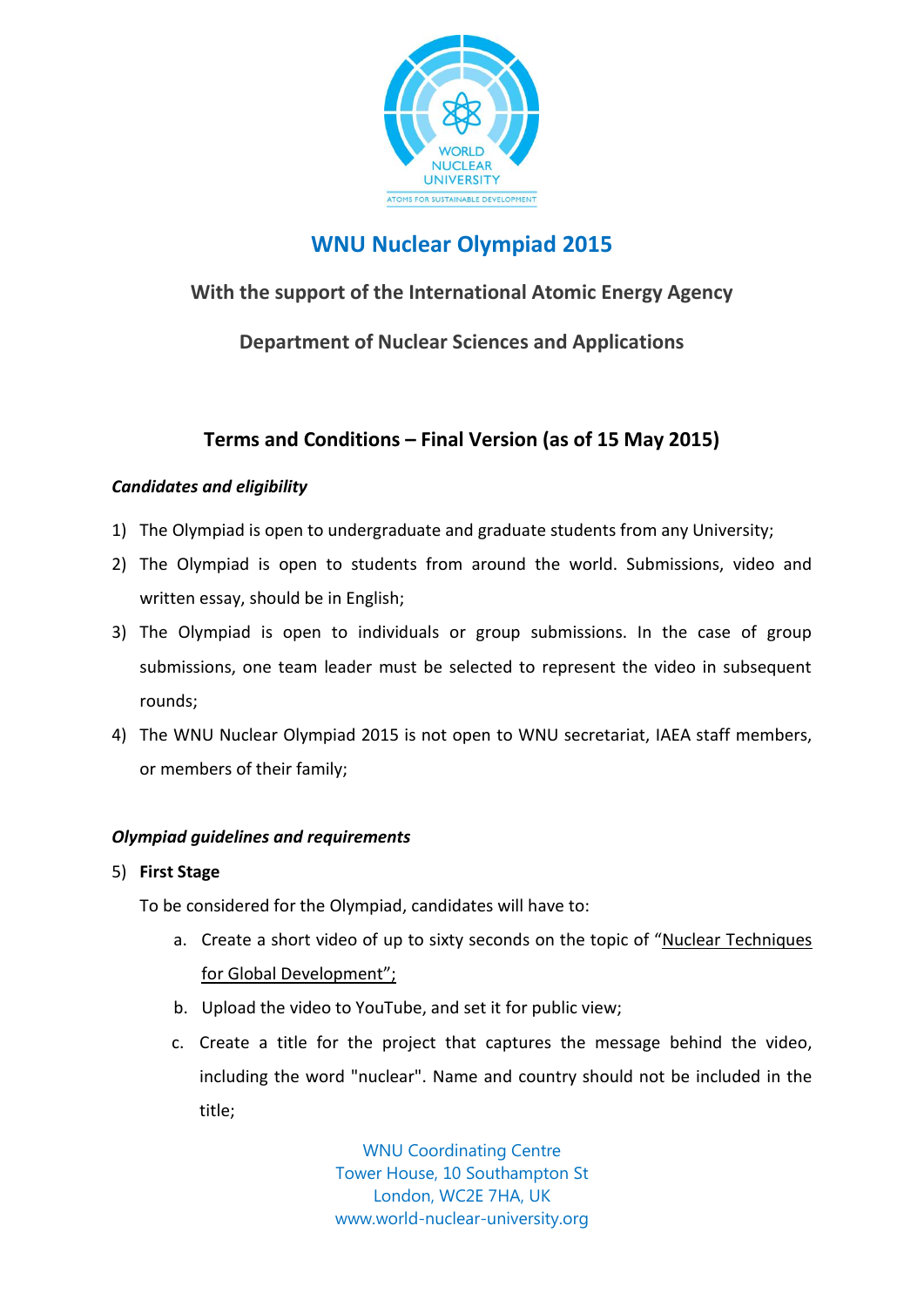- d. Write a short description explaining the content of the video. It is mandatory to include the terms "Nuclear Sciences and Applications", and "WNU 2015 Olympiad", in order to be considered by the jury;
- e. Send the YouTube link to WNU via e-mail to [wnu@world-nuclear-university.org.](mailto:wnu@world-nuclear-university.org)

| E-mail Subject:       | Nuclear Olympiad video                                |
|-----------------------|-------------------------------------------------------|
| <b>Email content:</b> | URL for YouTube video                                 |
|                       | Country                                               |
|                       | Name of the team and members, or individual           |
|                       | If the video is submitted by a team, please           |
|                       | nominate team leader in the email                     |
| Attachments:          | Scanned copy of the team leader's university identity |
|                       | card with photo                                       |
| Deadline:             | Tuesday, 09 June 2015 (NEW)                           |

#### **Evaluation of First stage**

a. Ten videos will be shortlisted from these submissions by the WNU Nuclear Olympiad jury using the following criteria:

| Adherence to the theme: | Content reflects the theme "Nuclear"      |
|-------------------------|-------------------------------------------|
|                         | <b>Techniques for Global Development"</b> |
| Impact:                 | To have a powerful effect on the viewer   |
| Relevance:              | To be relevant to the current global      |
|                         | situation and context                     |
| Creativity:             | To be original and visually stimulating   |
|                         |                                           |

- b. The authors of the ten videos will be selected by the Jury, and contacted by email on **Friday 19 June 2015.** (NEW)
- c. They will be asked to reply to this email by **Wednesday 24 June 2015** (NEW), confirming their willingness to participate, and attaching a **reference letter** from a University professor;
- d. **It is advisable that candidates request their reference letter when they first enter the Olympiad,** in order to have it ready to send to the WNU by this date. For group submissions, only one reference letter is required including the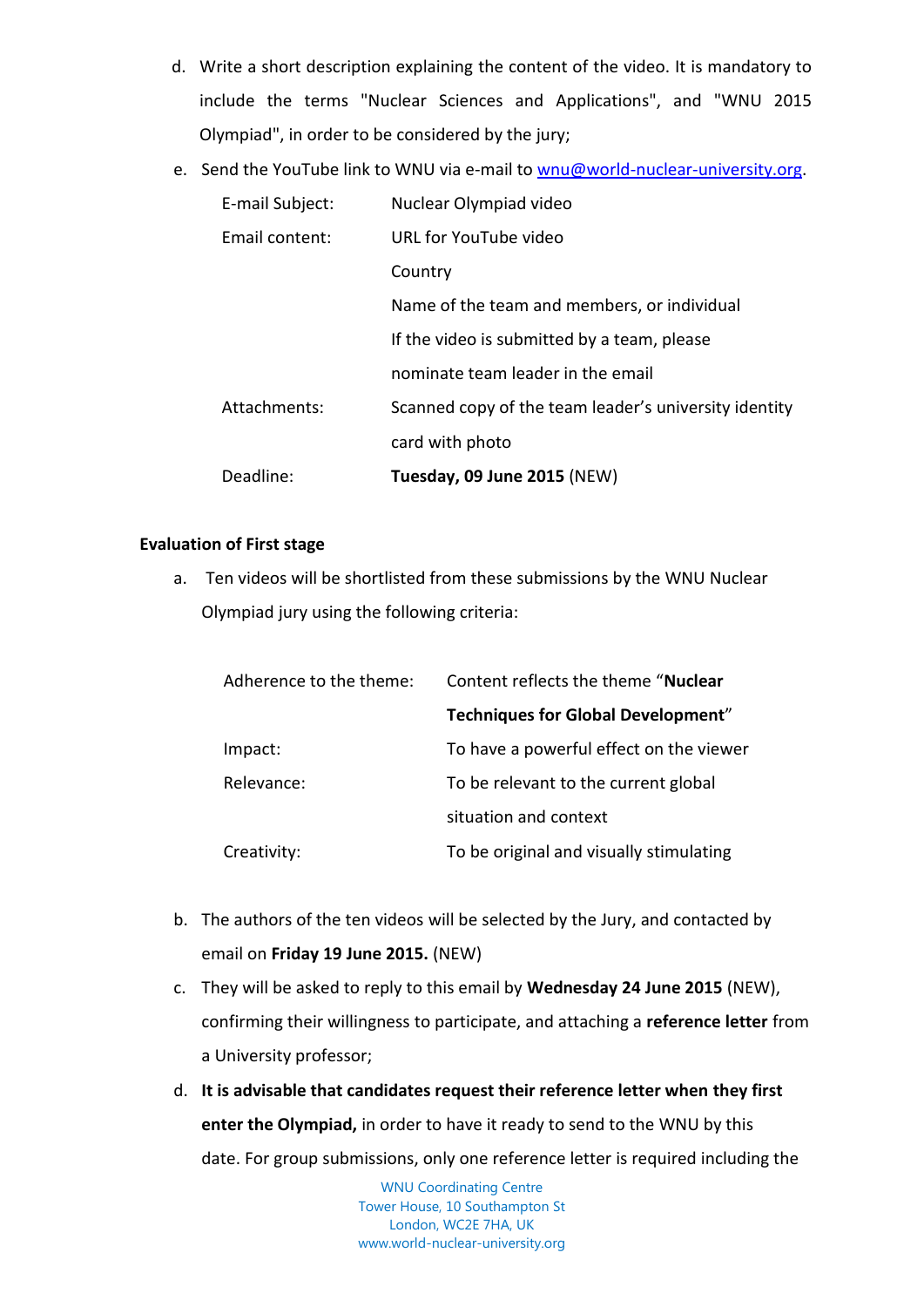name of the team leader and the name, position and contact details of the professor;

e. If the candidate is unable to be contacted or does not have a reference letter, another finalist will be selected.

#### 6) **Second stage**

- a. The WNU will post finalist videos to the WNU website on **Monday 29 June 2015** (NEW);
- b. No names or nationalities will be included in the post in order to give equal opportunities to each candidate;
- c. The videos will be promoted by the WNU and posted to the WNU Facebook page.

#### **Evaluation of second stage**

- a. The Olympiad videos will be open for public evaluation on the WNU website, inviting the public to like their preferred videos on YouTube;
- b. By **Thursday 9 July 2015** (NEW) 17:00 UTC, the WNU will verify the number of likes each one of the ten videos has received on YouTube. The number of likes will include all likes since the video was first posted by the author for the purpose of the Nuclear Olympiad. Dislikes will not be taken into account;
- c. The five most liked videos in YouTube will qualify for the final stage of the WNU Nuclear Olympiad.

#### 7) **Final stage** (NEW)

- a. The 5 awarded finalists will prepare a maximum 5 page essay in English, including cover page, about **"Radioisotopes: How are they produced?"**  and send it in **pdf** format to WNU to [wnu@world-nuclear-university.org](mailto:wnu@world-nuclear-university.org) with the subject: "**WNU Nuclear Olympiad essay"** by **Friday, 31 July 2015**. This essay will be presented orally (in 10 minutes) to the jury on **Thursday, 17 September 2015** in Vienna, Austria;
- b. For the essay, please use only special characters from the 'Symbols' option in Word. If converting files into Word documents from other formats, check all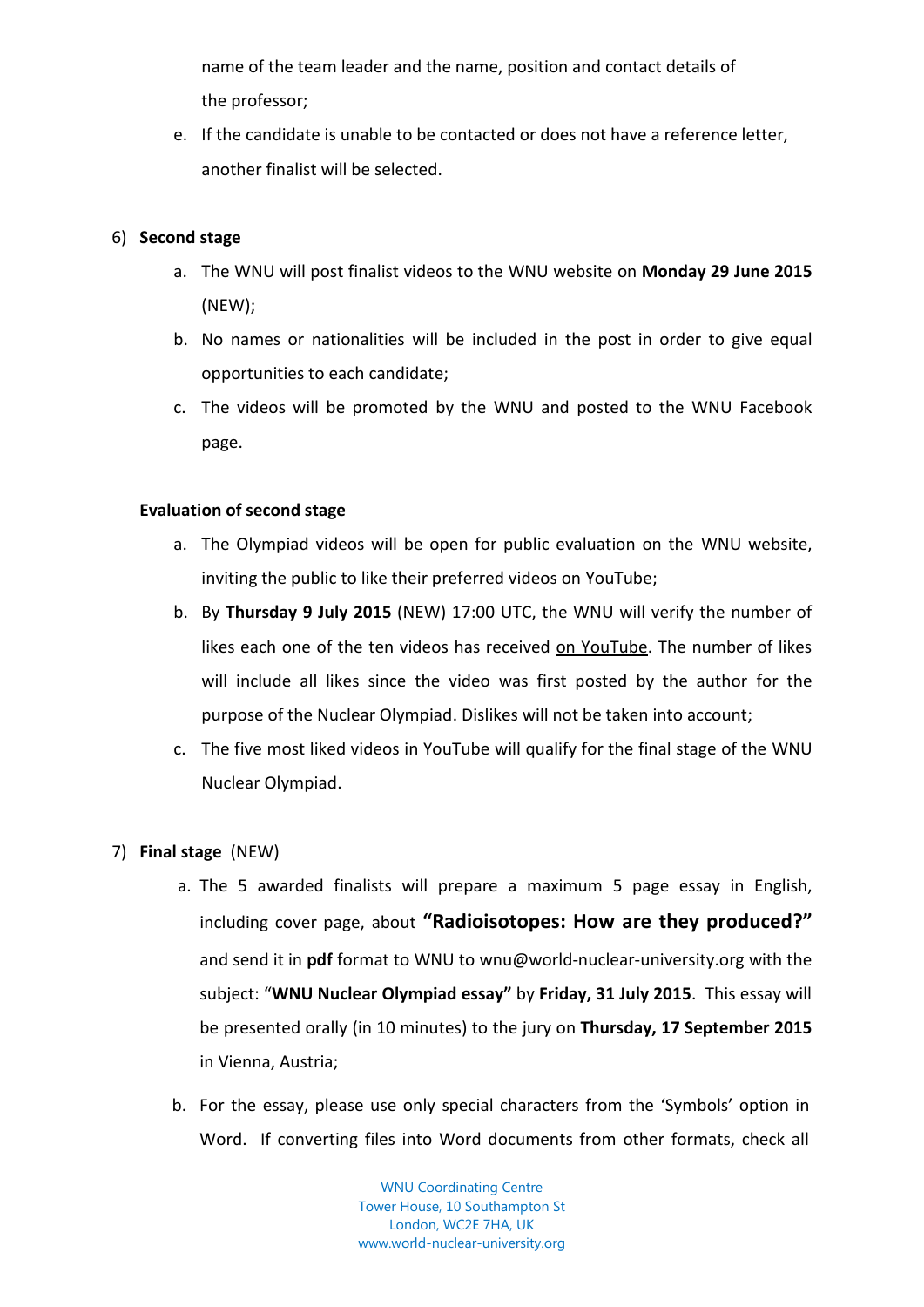special characters as these are sometimes lost during conversion. List your references and ensure your listings are in fact used in the essay. Harvard is our preferred referencing style;

**c. The 5 most liked videos will be awarded with return economy travel to participate in the final stage of the competition at the International Atomic Energy Agency (IAEA) headquarters in Vienna, Austria with stipend to cover accommodation and meals.**

#### **Evaluation of final stage**

The final jury decision will be based on the evaluation criteria:

- a. Video 'likes' in YouTube will count as 5 points for the most liked, 4 points to the second most liked, and subsequently. In case of a tie, equal points will be given.
- b. The written essay will count 5 points maximum.
- c. The oral presentation will count 5 points maximum.
- d. The winner is the one with highest score summing up the scores of the video 'likes' count, text and oral presentation.

The winning video will be promoted internationally in relation to the WNU Radiation Technologies School to be held in 2016, with due credit to the author(s).

#### *Further terms and conditions*

- 8) By applying for the WNU Nuclear Olympiad, all participants agree that the material can be used in the WNU and IAEA's promotional material;
- 9) The WNUCC reserves the right to disqualify any participants who do not abide by the Terms and Conditions, or who are deemed by the WNU to be acting unfairly in the competition. This includes, but is not limited to, plagiarism and fake or purchased YouTube likes;
- 10) Participants must make sure that they have the right to diffuse the material in their videos, referencing where necessary. The WNU is not liable for the content, and it is up to the participant to ensure that they have the right to publish their video;
- 11) No liability shall be taken for entries lost, damaged, or delayed in internet transmission.
- 12) There is no cash alternative offer to the Olympiad award;